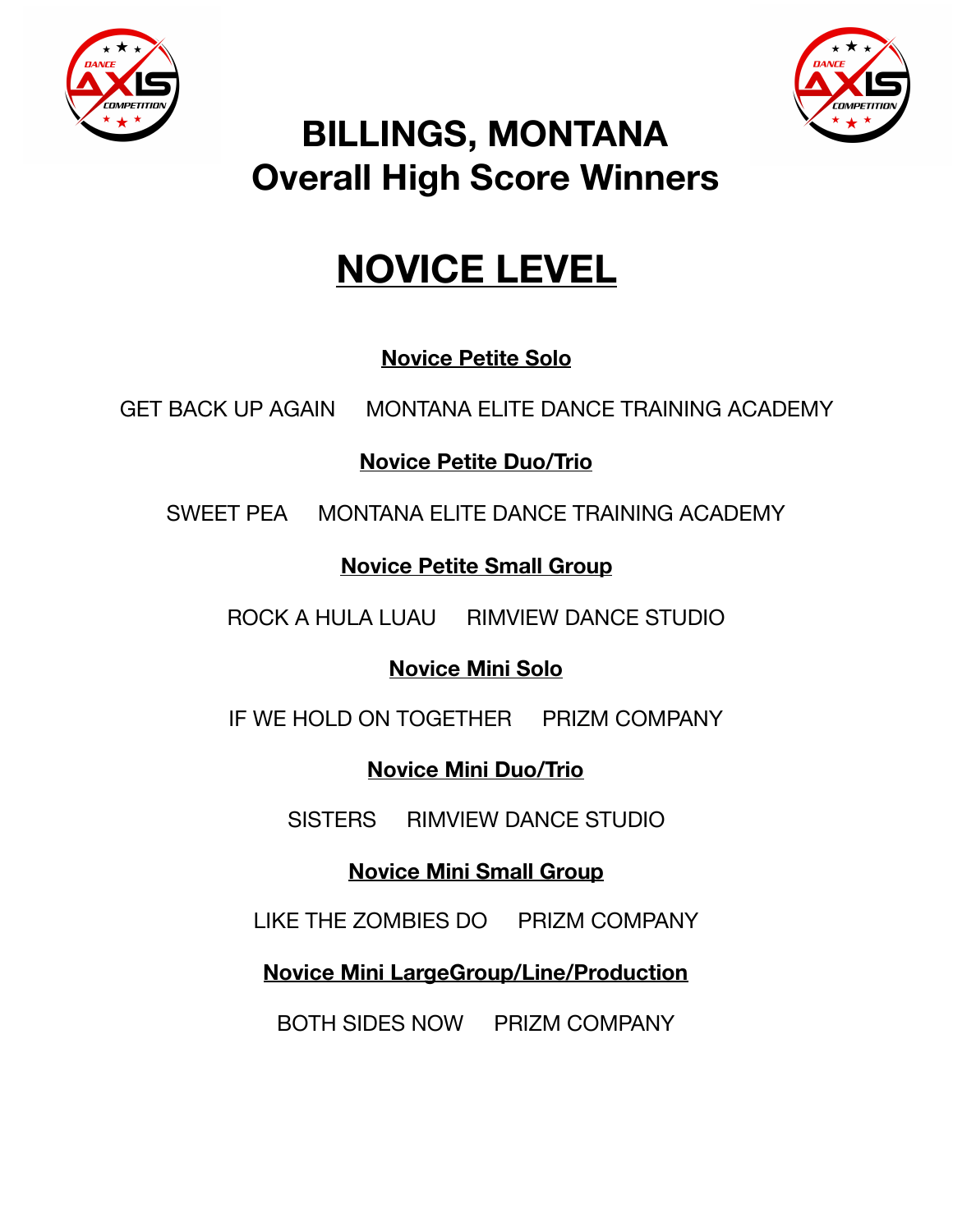#### **Novice Junior Solo**

LOVE IS A COMPASS PRIZM COMPANY

#### **Novice Junior Duo/Trio**

HALF A MAN DFY DANCE PROJECT

#### **Novice Junior Small Group**

GREASE MEGA MIX RIMVIEW DANCE STUDIO

#### **Novice Junior LargeGroup/Line/Production**

TIMBER DIVERSITY DANCE STUDIO

#### **Novice Teen Solo**

WIND BENEATH MY WINGS VICTORIA'S SCHOOL OF DANCE

#### **Novice Teen Duo/Trio**

BIG SPENDER MINING CITY DANCE CO

#### **Novice Teen Small Group**

THIS GIRL PRIZM COMPANY

#### **Novice Teen Largegroup/Line/Production**

FAME PRIZM COMPANY

#### **Novice Senior Solo**

DAWN MINING CITY DANCE CO

#### **Novice Senior Duo/Trio**

BILLIE JEAN MINING CITY DANCE CO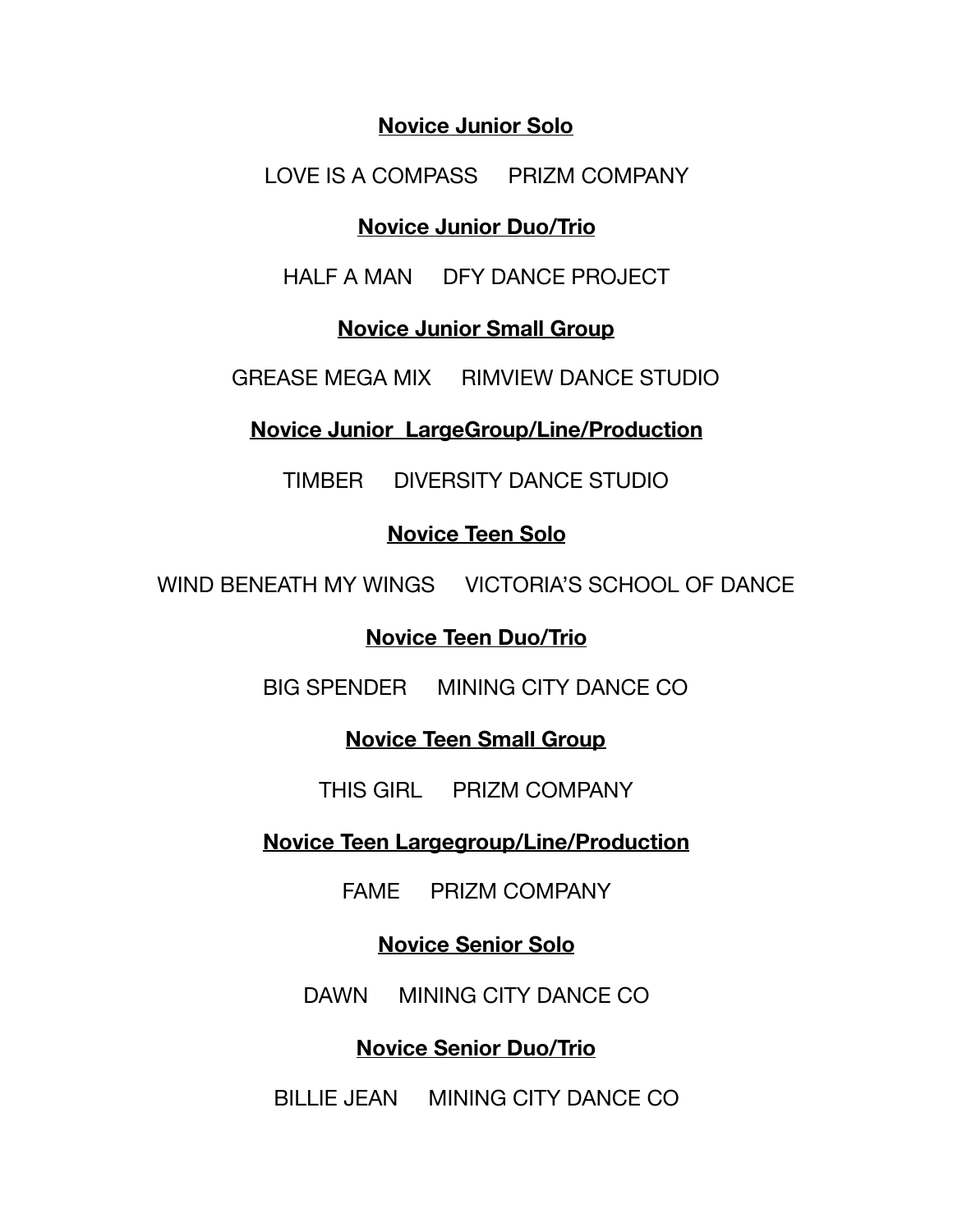**Novice Senior Small Group** 

BODY LANGUAGE MINING CITY DANCE CO

# **NOVICE SPARKLE LEVEL**

**Novice Sparkle Teen Small Group** 

PUSH IT DIVERSITY DANCE STUDIO

# **INTERMEDIATE LEVEL**

**Intermediate Mini Solo** 

SECRET RECIPE DIVERSITY DANCE STUDIO

**Intermediate Mini Duo/Trio** 

JUNGLE GIRLS DIVERSITY DANCE STUDIO

**Intermediate Mini Small Group** 

POP LIFE DIVERSITY DANCE STUDIO

**Intermediate Junior Solo** 

NEVER ENOUGH VICTORIA'S SCHOOL OF DANCE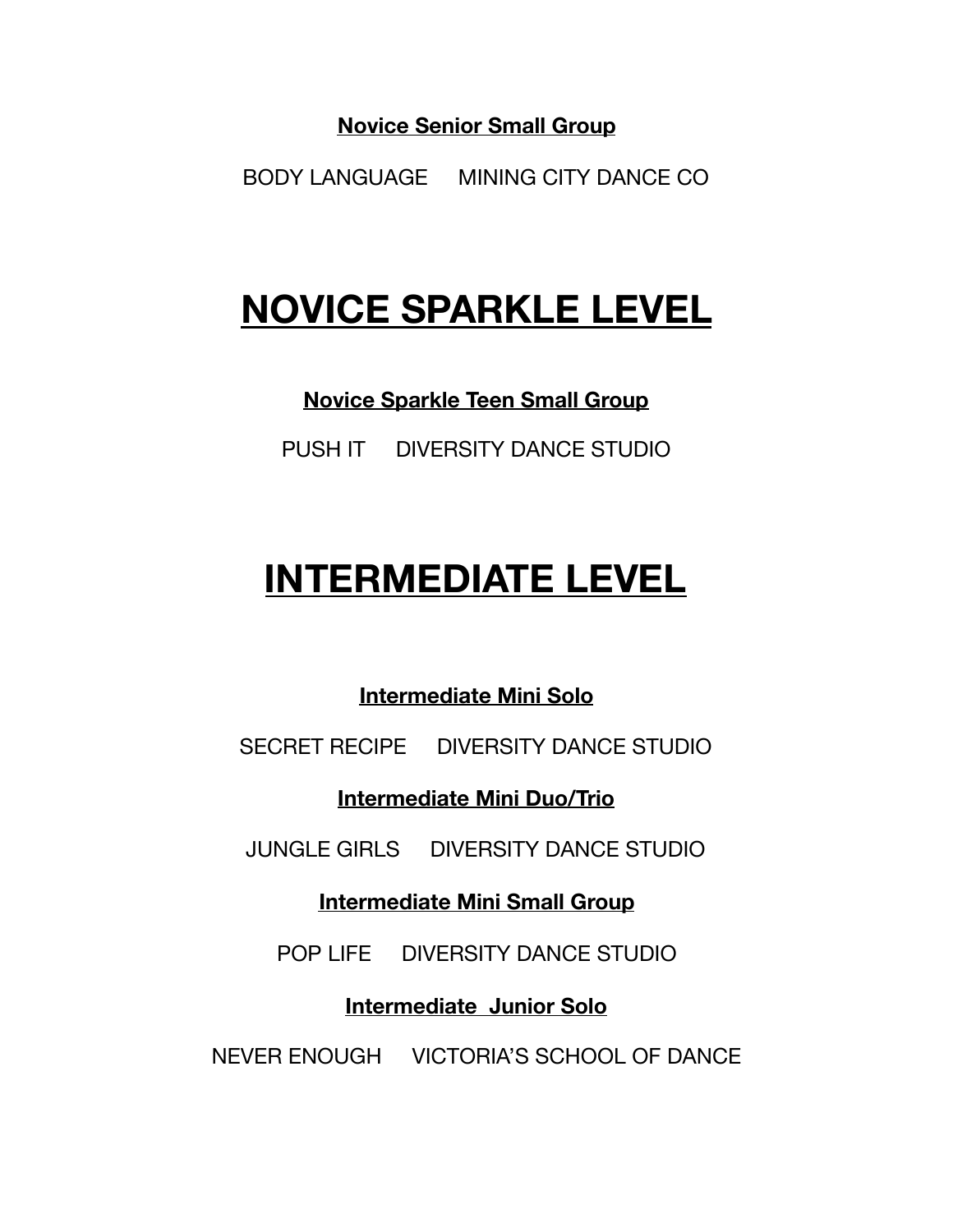#### **Intermediate Junior Duo/Trio**

WAKE ME UP BEFORE YOU GO GO! RIMVIEW DANCE STUDIO

#### **Intermediate Junior Small Group**

LOYAL BRAVE AND TRUE PRIZM COMPANY

**Intermediate Junior LargeGroup/Line/Production** 

COTTON EYE JOE RIMVIEW DANCE STUDIO

#### **Intermediate Teen Solo**

RIGHT HAND MAN DANCE THEATRE NORTHWEST

#### **Intermediate Teen Duo/Trio**

DO IT LIKE THIS VICTORIA'S SCHOOL OF DANCE

#### **Intermediate Teen Small Group**

DISTORTION PRIZM COMPANY

**Intermediate Teen LargeGroup/Line/Production** 

DANGER ZONE PRIZM COMPANY

#### **Intermediate Senior Solo**

DEPART MOVEMENTS DANCE

#### **Intermediate Senior Duo/Trio**

IT HAPPENED QUIET PRIZM COMPANY

#### **Intermediate Senior Small Group**

COMING UP ONLY DIVERSITY DANCE STUDIO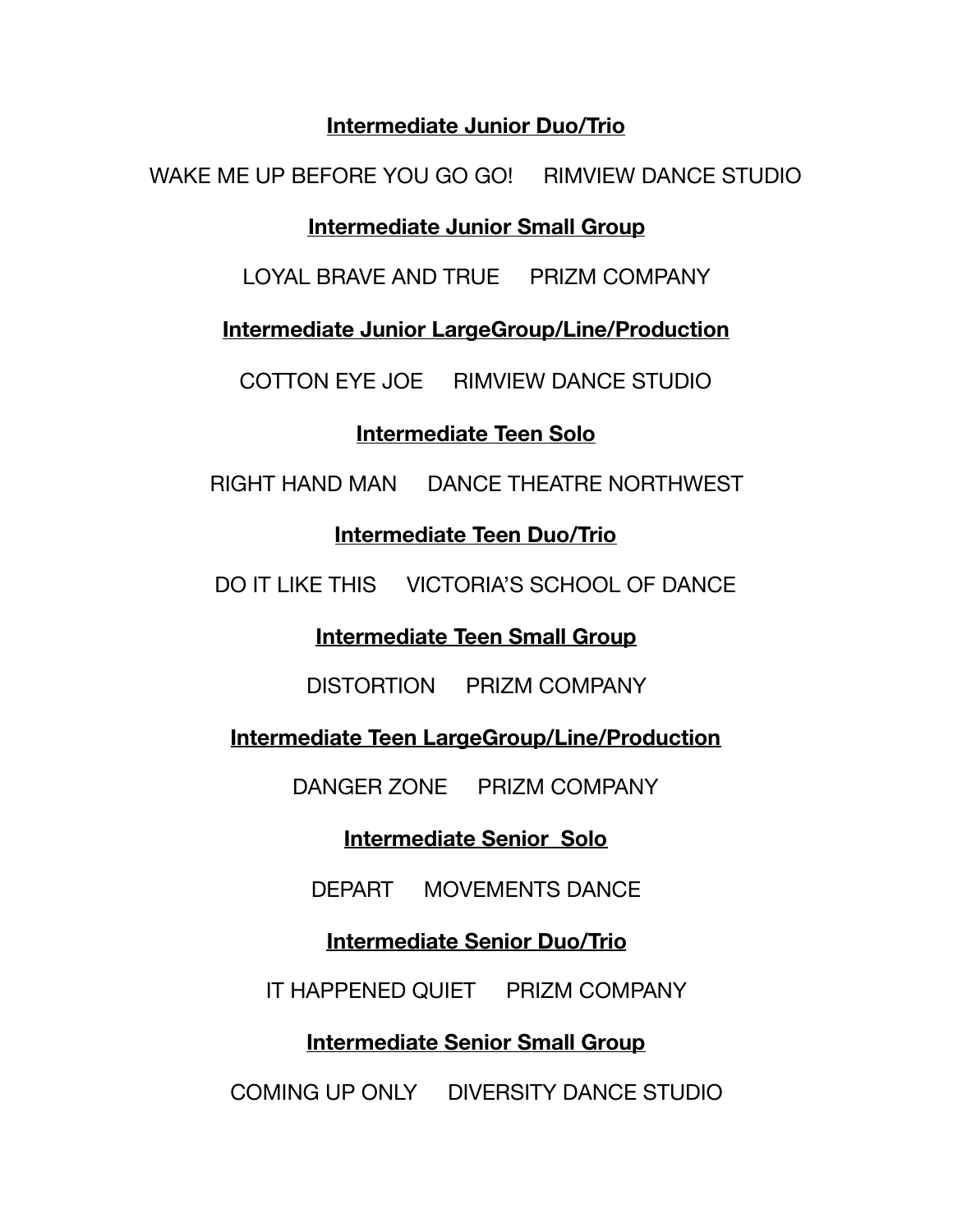# **AXIS LEVEL**

#### **AXIS Mini Solo**

ONLY HOPE MONTANA ELITE DANCE TRAINING ACADEMY

#### **AXIS Junior Solo**

#### MEAN GIRLS DIVERSITY DANCE STUDIO

#### **AXIS Junior Duo/Trio**

EMERGENCY MONTANA ELITE DANCE TRAINING ACADEMY

#### **AXIS Junior Small Group**

GRACIOUS DIVERSITY DANCE STUDIO

#### **AXIS Teen Solo**

FAKE PLASTIC TREES DIVERSITY DANCE STUDIO

#### **AXIS Teen Duo/Trio**

NORTH MONTANA ELITE DANCE TRAINING ACADEMY

#### **AXIS Teen Small Group**

THINK ABOUT IT MONTANA ELITE DANCE TRAINING ACADEMY

#### **AXIS Teen Line/Production**

ONE MORE TIME DIVERSITY DANCE STUDIO

#### **AXIS Senior Solo**

YOU'RE SO VAIN DIVERSITY DANCE STUDIO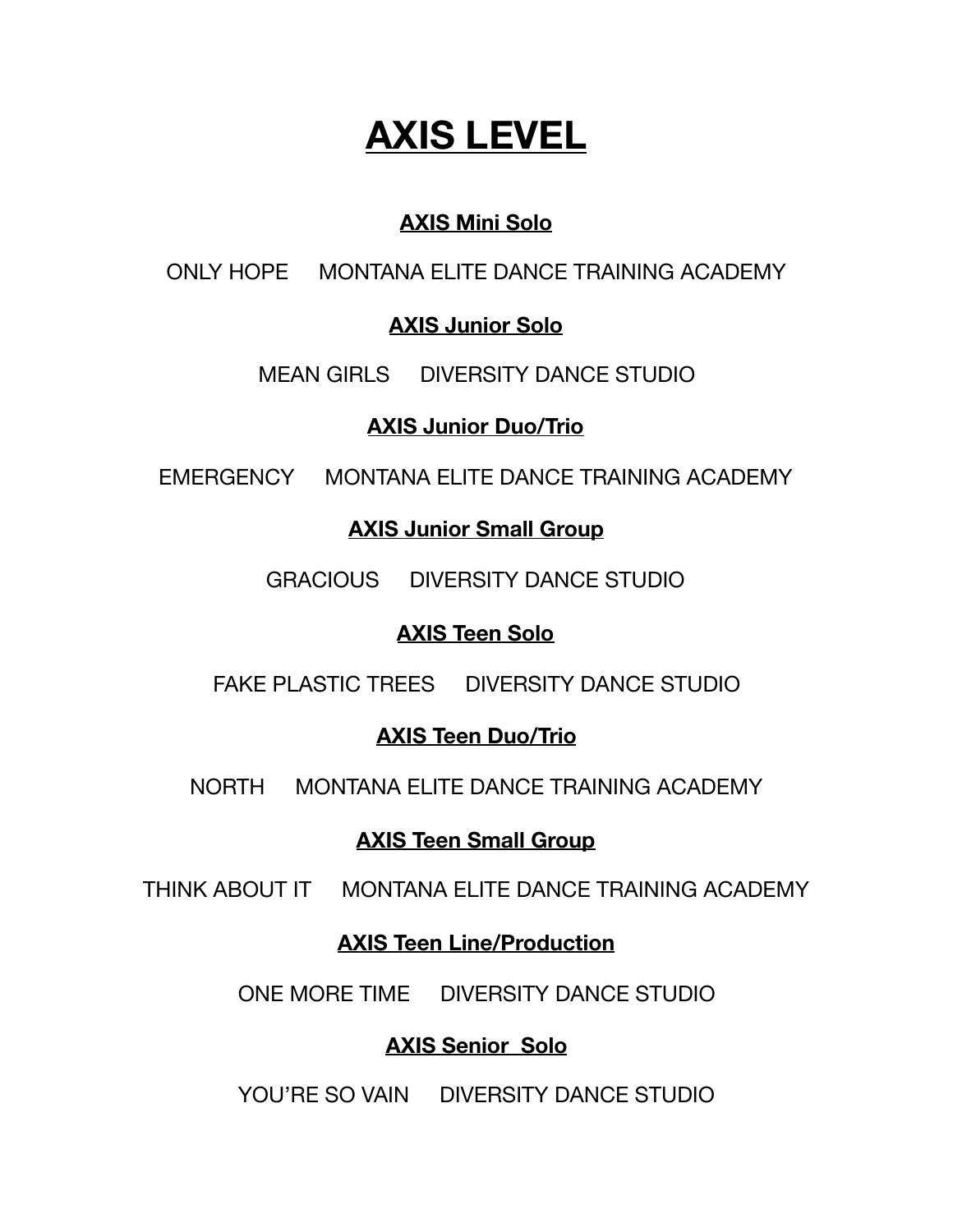#### **AXIS Senior Duo/Trio**

GROWING PAINS DIVERSITY DANCE STUDIO

#### **AXIS Senior Small Group**

THREE LEGGED DOG DIVERSITY DANCE STUDIO

## **AXIS ALL STAR**

MISS MINI RAYNEE HERNANDEZ MONTANA ELITE DANCE TRAINING ACADEMY

MISS JUNIOR GABBY ANDERSON MONTANA ELITE DANCE TRAINING ACADEMY

MISS TEEN EMILY NEITZEL RIMVIEW DANCE STUDIO

MR SENIOR DEVIN GREEN MONTANA ELITE DANCE TRAINING ACADEMY

MISS SENIOR JENALYNN PALMIERI RIMVIEW DANCE STUDIO

### **MOST ENTERTAINING**

NOVICE B.E.A.T DIVERSITY DANCE STUDIO

INTERMEDIATE COTTON EYE JOE RIMVIEW DANCE STUDIO

AXIS THRIFT SHOPPING DFY DANCE PROJECT